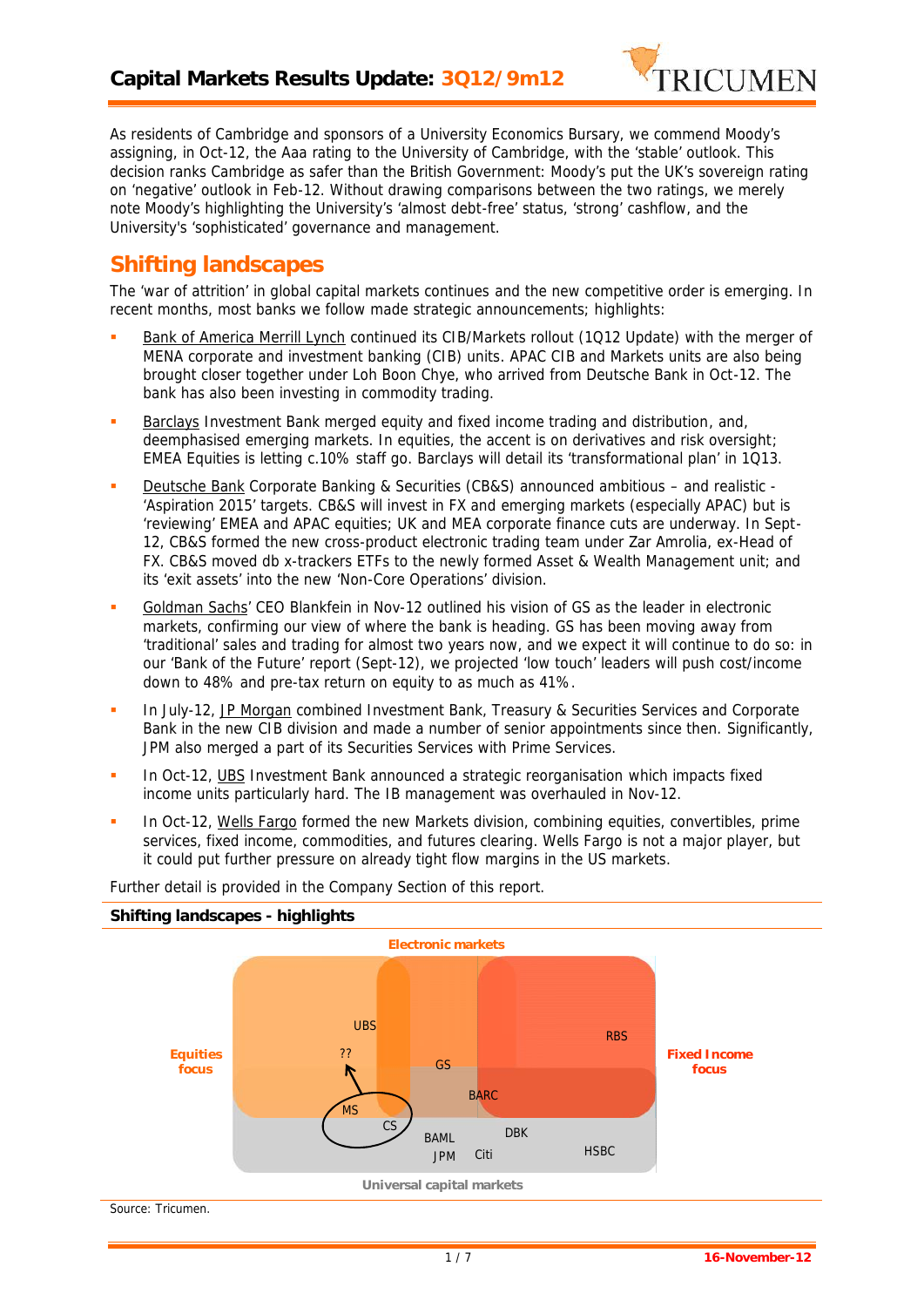

## **Results Overview**

In European primary markets, the pivotal event of 3Q12 was ECB's public commitment to buy sovereign paper of countries that request financial aid. Announced in Sept-12, it offered more than a hint that there is a limit to GIIPS downside. As spreads tightened in response, corporate DCM bankers rejoiced: barring some unforeseen calamity, we expect that 4Q12 will show healthy issuance volumes, especially from non-financial corporates in GIIPS countries. The highlights of 3Q12:

- The continued weakness of M&A/advisory volumes which some believe are at the lowest level since the original Credit Crunch - received a widespread coverage. The sum of the *fees* that were reported by the 11 banks in this report (and normalised by us), however, were hardly disastrous: \$2.6bn in 3Q12, -7% y/y, +4% g/g and barely below the quarterly run-rate of the previous ten quarters. Anecdotal evidence suggests that global banks are extending their lead, especially in fees/volume: to a large extent, we would attribute this to the growing share of cross-border deals and the clients' favouring the globals' cross-product capability. Fee margins in Europe and APAC ex-Japan remain under severe pressure.
- In the US, high grade corporates in 3Q12 issued the greatest volume of securities since 1995, according to WSJ/Dealogic, as corporates rushed to the market while Europe was (relatively) quiet. In spite of mini- yields - Bank of America Merrill Lynch US Corporate 7-10 year effective yield declined steadily from c.5% in early 2011 to barely 3% now – there are few investment alternatives available (in the US *or* Europe) and so we see no reason to expect investors' enthusiasm to diminish over the coming months.
- The 3Q12 high yield bond issuance volumes in the USA almost relative to 2Q12, and our sources generally agree that top banks managed to increase their fee margins even faster. We are not particularly optimistic regarding the outlook, however, largely on account of valuations vis-à-vis equities. Indexed to the start of 2008 and omitting seasonal adjustments, S&P 500 has declined slightly, while Bank of America Merrill Lynch US High Yield B index (a subset of the US High Yield Master II) is 40%+ above its Jan-08 level. The Fed's Sept-12 announcement of  $QE3<sup>1</sup>$  and its intention to keep interest rates below 0.25% until at least mid-2015 did not help high yield valuations: yields on BAC/MER US HY Master II index extended their almost uninterrupted yearlong decline to barely above 5%. Investors appear to be voting already: despite softening somewhat in 3Q12, S&P 500 (adjusted for inflation and reinvested dividends) was, at end-Oct-12, up 15% y/y and 5% in 3Q12 alone. Looking ahead, we expect future earnings from high yield paper will be weighted towards income, rather than capital appreciation.
- In the structured issuance markets, the US weakened, on lower FIG securitisation volumes. Europe volumes, however, surged, driven corporate ABS and CMBS issuance. We expect 4Q12 will be strong, lifting FY12E overall fees to 25% above FY11 levels. We are not, however, very optimistic regarding the 2013 outlook, mostly due to the abundance of state-sponsored low-cost funding (e.g. ECB's LTRO and UK equivalents) and the unfavourable incoming regulation.
- Presenting 3Q12 results, Barclays Group CFO Lucas said that the bank has made 'considerable progress' with the UK's Financial Services Authority (FSA) regarding contingent convertible (CoCo) bonds. Back in mid-2011, Barclays' was seriously considering a CoCo issue, which would not count as Tier 1 capital, but as Tier 2 until the conversion; and there was to be a mechanism for the recovery once the bank has restored its capital position. The plan was shelved, but Barclays is now soliciting investors' views. This could be an interesting development: Barclays' issue would undoubtedly help a development of this nascent market. The 1Q12 Update provides background.

In Secondary markets, two important new pieces of legislation went into effect in recent weeks. In the USA, 12-Oct-12 was designated as the 'regulatory cliff' for Commodity futures Trading Commission's (CTFC) new swaps regulation; and in EU, the European Securities & Markets Authority (ESMA) banned, from 1-Nov-12, short sales of shares, EU sovereign debt and 'naked' CDS. Both new rules prompted an avalanche of research and opinions from market participants including prominent law firms, and rightly so. It is, however, too early to determine the ultimate impact this legislation may have on markets affected by this legislation: the rules will take some time to bed down and may well be amended in the coming months. For example, in the run-up to the 12-Oct-12 deadline, CTFC issued over a dozen no-action and interpretive letters and FAQs, all designed to smooth over a transition

*<sup>1</sup> We foresaw a QE action in our 1Q12 Update, though we did not quite expect it to be open-ended.*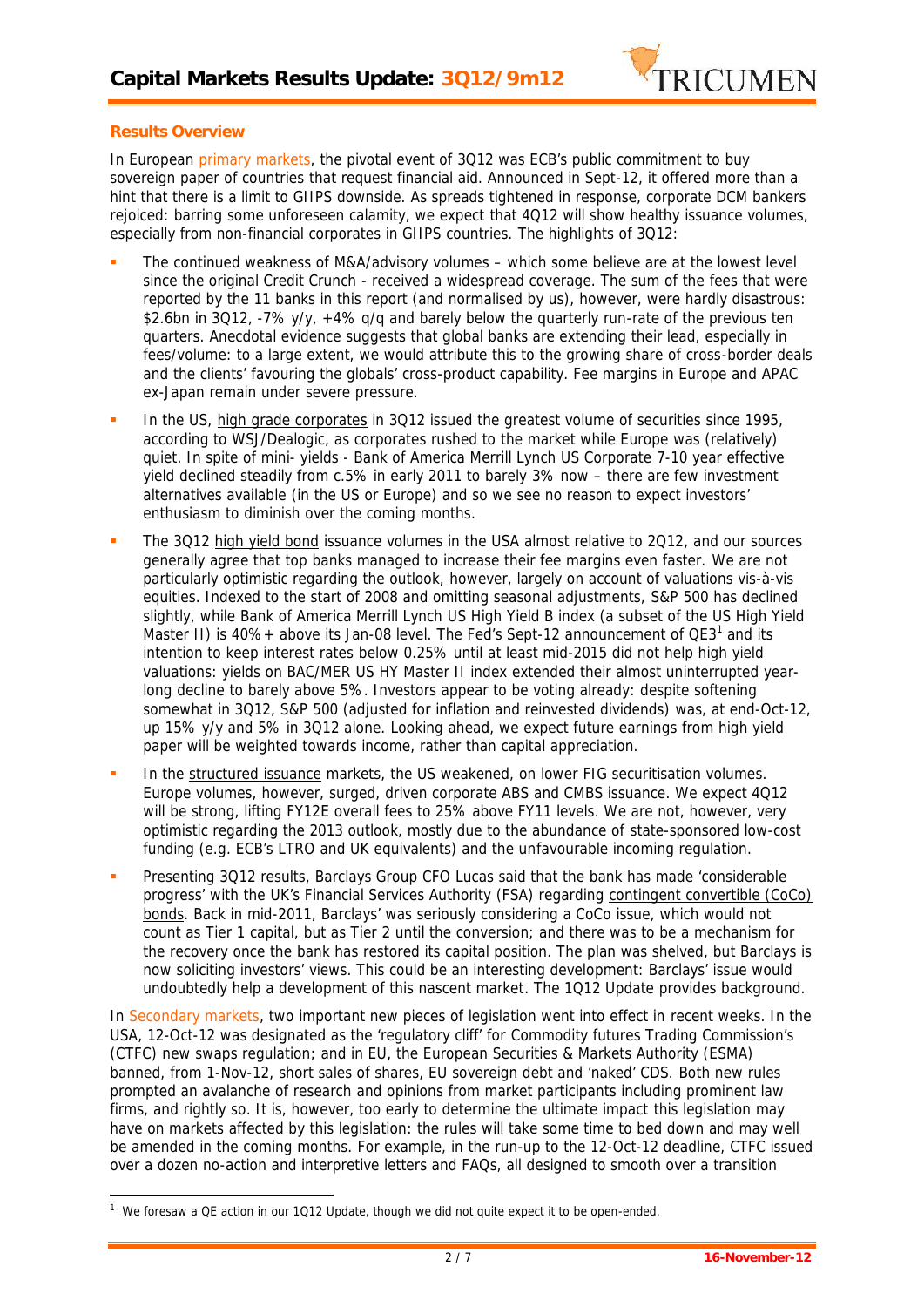

period; market observers do not expect major shifts, but that is far from guaranteed. Europe, as ever, is more complex: within days of the aforementioned rules coming into force, Rodrigo Buenaventura, Head of ESMA's markets division, was quoted by eFinancialNews as saying that the agency was revisiting its guidelines following a market consultation (including, we dare assume, howls of protest from frustrated marketmakers); in the meantime, the UK's Financial Services Authority reportedly granted exceptions within a day – rather quicker than the 30-day process (guess)estimated by ESMA.

In Equity markets, banks' results met the analysts' decidedly downbeat consensus forecasts: analysts, quite correctly, focused on thinning margins (not helped by the growing share of electronic trading), lack of volatility, and declining trading volumes. Highlights:

- In Cash equities, we note the continued growth of off-exchange volume in Europe and APAC, but also the mixed impact of the regulatory changes in Canada. Overall, revenues extended a downward trend of recent quarters (3Q11-2Q12 Updates). We do not expect a *lasting* improvement in overall trading commissions in any of the three major regions. We do, however, expect equity leaders - most of whom are included in this report – to gradually improve their market share vis-à-vis smaller competitors, for two reasons. Firstly, while banks with a developed full-scale offering (i.e. those that have and wish to maintain strong ECM and M&A/advisory) will continue to reshape their geographic/sector coverage (undoubtedly, with the reduced headcount, even from current levels), they are likely to persist in their core markets until the bounce - and there is always one - happens. On a related note, firms with stronger prime brokerage should do better than those without such units, because clients are more likely to trade with them. Secondly, those same banks also have the resources to commit to electronic equities, one of the more RoE-profitable businesses (see our 'Bank of the Future', Sept-12).
- Equity Derivatives put in a very strong performance in 3Q12. Europe did well, particularly in the UK and Scandinavia; while the US growth was fuelled by structured MTNs. In our view, though, APAC offered the most interesting dynamics: while the flow continues to decline, the regional competitors could do worse than follow JP Morgan's fine example of targeting institutional clients with algo-type products, packaged into a derivative format. Our recent work highlights Singapore, Hong Kong, and Japan as growth markets; and Korea as impacted by adverse regulation.
- In Prime services, the average 3Q12 revenue from 'our' banks was flat-ish relative to both 3Q11 and 2Q12; Top 3 players gained some market share from their smaller peers. Not surprisingly, 3Q12 also saw acceleration of trends evident in recent times: that of prime brokers carefully reviewing the underlying profitability of their hedge fund client portfolios; and of institutional funds playing an increasingly important role relative to high net worth investors. Large/active hedge funds are set to benefit from recent trends: banks are competing ever harder to win their business and their share of assets under management vis-à-vis smaller funds is rising.

By contrast, prime brokers are probably facing leaner-than-expected near-term revenues and will likely be reviewing their costs, both in operations (e.g. capital intro) and regionally (APAC, in particular). We also, however, expect hedge funds to continue moving away from the 'multiple prime broker model' (which was gaining popularity in the immediate aftermath of the original Credit Crunch - 3Q11 Update) and toward the leading providers – which should, in turn, extend their share of the clients' overall wallet.

## Fixed income markets highlights:

- In foreign exchange markets, the weak-ish headline numbers masked the detail: banks that rely on G10 institutional and retail business suffered a q/q decline in revenue, while those with strong captive businesses and emerging markets franchises saw some growth. Volatility has all but disappeared and carry trade volumes (a short-end rates product) are down as investors, weary of ongoing uncertainty regarding the macroeconomic outlook, remain on the sidelines.
- Credit trading surged in 3Q12, driven by European banks' offloading assets in preparation for Basel 3 and investment banks servicing such reduction strategies of other institutions; the return of CLOs; and the reduced liquidity in the bond markets as some banks cut their balance sheet, which in turn led to wider bid-offer spreads on bonds outside the main indices.

Following a lucrative 2011 and 1H12, and diminishing returns in 'mainstream' assets, institutional investors' appetite for structured credit – ranging from mortgage-backed paper to credit derivatives - remains undiminished. Securities Industry and Financial Markets Association (SIFMA)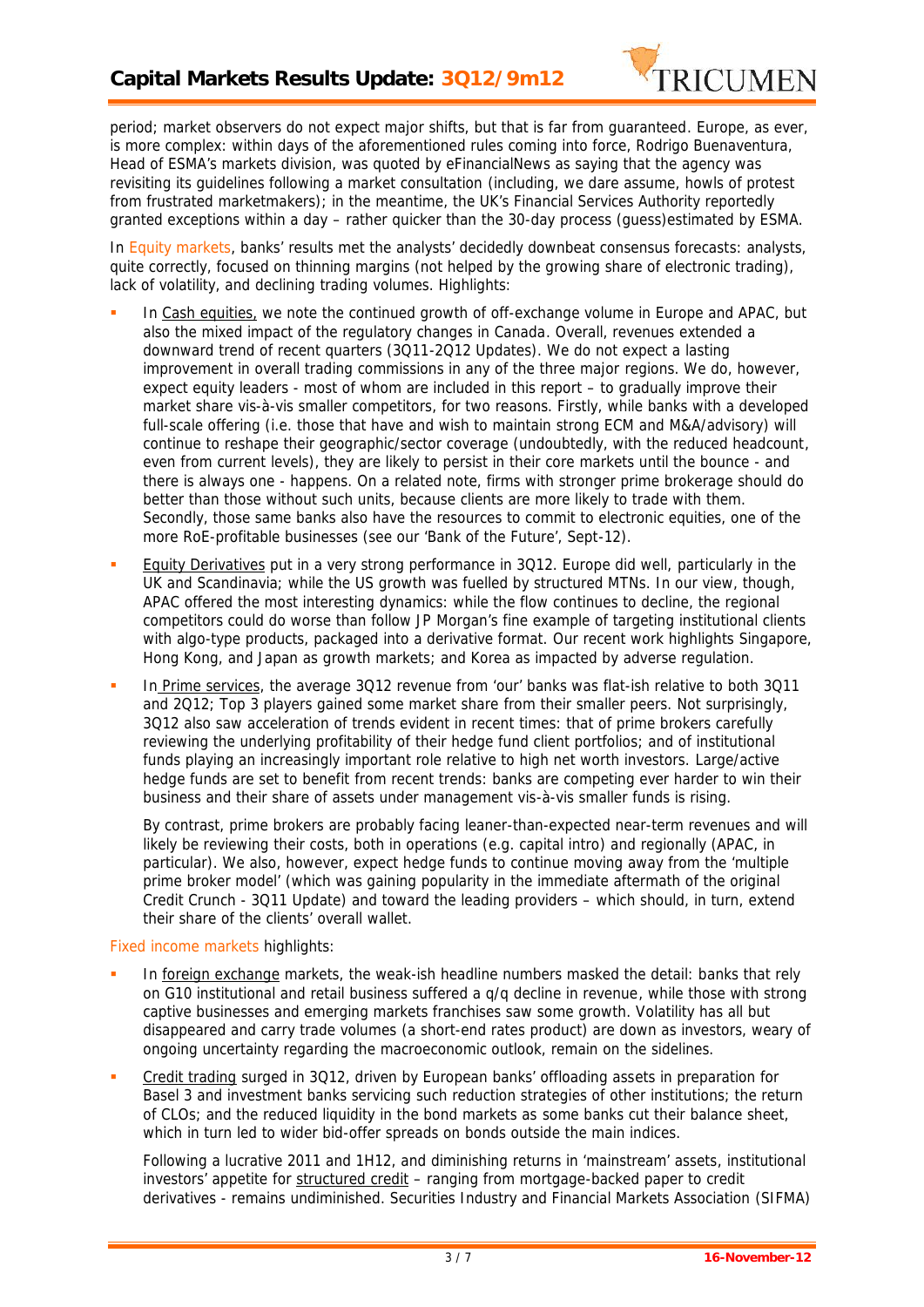

figures show that, to end-1H12, Global CDO issuance totalled \$23bn (\$18bn+ of which was collaterised by high yield loans), compared to \$31bn for the whole of 2011, and 3Q12 did not disappoint, either: \$17bn total (collateral: \$11bn HY, \$6bn structured finance). We expect collateral loan obligations (CLOs) will remain popular.

There are important differences to the 'pre-Crunch' era. Investors appear increasingly willing to commit their money for much longer than the usual <90-day notice period for redemptions: for funds investing in illiquid assets, a minimum of one year lock-up period may well become a norm. Also, anecdotal evidence from prime brokers suggests that investment funds' demand for borrowing is subdued. Finally, banks are unlikely to return to this market as strong buyers anytime soon, courtesy of stringent Basel 3 requirements.

- The new high yield electronic platform launched in the USA in Oct-12. Vega-Chi U.S. Limited, an offshoot of the European parent, is the first platform that operates without dealers: it focuses on high yield/distressed bonds and is only open to 'buyside' institutional investors (40 of which were reportedly active at the launch, with 60+ waiting to sign on), dealing directly with each other. This is but the latest 'e-initiative' in fixed income marskets 2 ; as stringent regulations take hold (most immediately, the 'Volcker rule'), there is no doubt of the overall direction of the market.
- Mortgage-related revenues jumped in 3Q12. RMBS volumes in Europe dropped to 1/3 of 2Q12 level as unfavourable regulation and pricing concerns took hold; we expect no recovery in 1H13. In CMBS, volumes were very strong: Europe jumped 13x q/q, while the US volumes were roughly in line with 2Q12. Margins in the US continued to widen, allowing a significant increase in revenue. Agency trading, however, was less favourable: while volumes held up well, margins continued to decline vs 1Q12.
- Commodities revenues were stronger than expected, but those expectations were depressed by the combination of regulatory concerns and a persistent lack of price volatility in major assets. Energy markets remain soft in anticipation of the full impact of 'Volcker rule'. Banks continue shifting their focus to the physical markets, with inventories growing by <26% versus 2Q12; derivative exposures, by contrast, fell by as much as 30% q/q.

One of the more pressing issues in this market concerns hedging of clients' underlying exposures. Clearly, banks that maintain meaningful presence in this arena have the expertise and most of our sources agree that they are *currently* growing in the tough market. There is less agreement on whether regulation will drive this business away from banks and towards alternative providers, such as specialised traders and hedge funds; most view the 'Volcker rule' as the main constraint, followed by the new charge for credit valuation charge (CVA), which would impact long-dated hedges to some counterparties. We expect there will be a shift away from banks – over and above the banks' 'voluntary' withdrawal from the market – but this trend will not be linear: hedge funds and independent traders will likely find it difficult to compete head-on with banks' (reinvigorated) balance sheets.

Citi's Sept-12 Global Commodity Finance platform announcement is noteworthy: the bank hired Kris Van Broekhoven (from Deutsche Bank) to run the new commodity trade financing unit, from London. Citi is filling the gap that opened up when French heavyweights started pulling out of the Tier 2 commodity trade financing market in late 2011 (though they reportedly still work with Tier 1 houses); we expect Citi's US peers will join in. Further details are in the Company Section.

Staffing levels were down slightly compared to 2Q12; on average, banks in this report reduced their headcount (full time equivalent) by only 2% q/q, to 42,000. Cash equities saw the biggest reduction: 4% on average, but as high as 10% in some banks. On the whole, commodities teams are holding up well; while banks are indeed reviewing the size of their teams (see 3Q11 and 4Q11 Updates), some of them are investing selectively: in 3Q12, the average headcount grew 3% q/q.

*<sup>2</sup> Significant new initiatives of 2012 include: Goldman Sachs' GSessions, launched in June-12 (2Q12 Update, Company section); UBS' introduction of a new algorithm which trades \$250m of high grade and \$50m high yield benchmark in one transaction, inOct-12; Blackrock's Aladin (Apr-12); Tradeweb adding, in Oct-12, with widespread support from existing European dealers, CEEEMA bonds onto its electronic cash credit platform, which already facilitates CDS, high-yield and APAC credit. In Sept-12, the software provider iTB Holdings launched iTBconnect, a platform which links institutional investors to electronic fixed income trading venues.*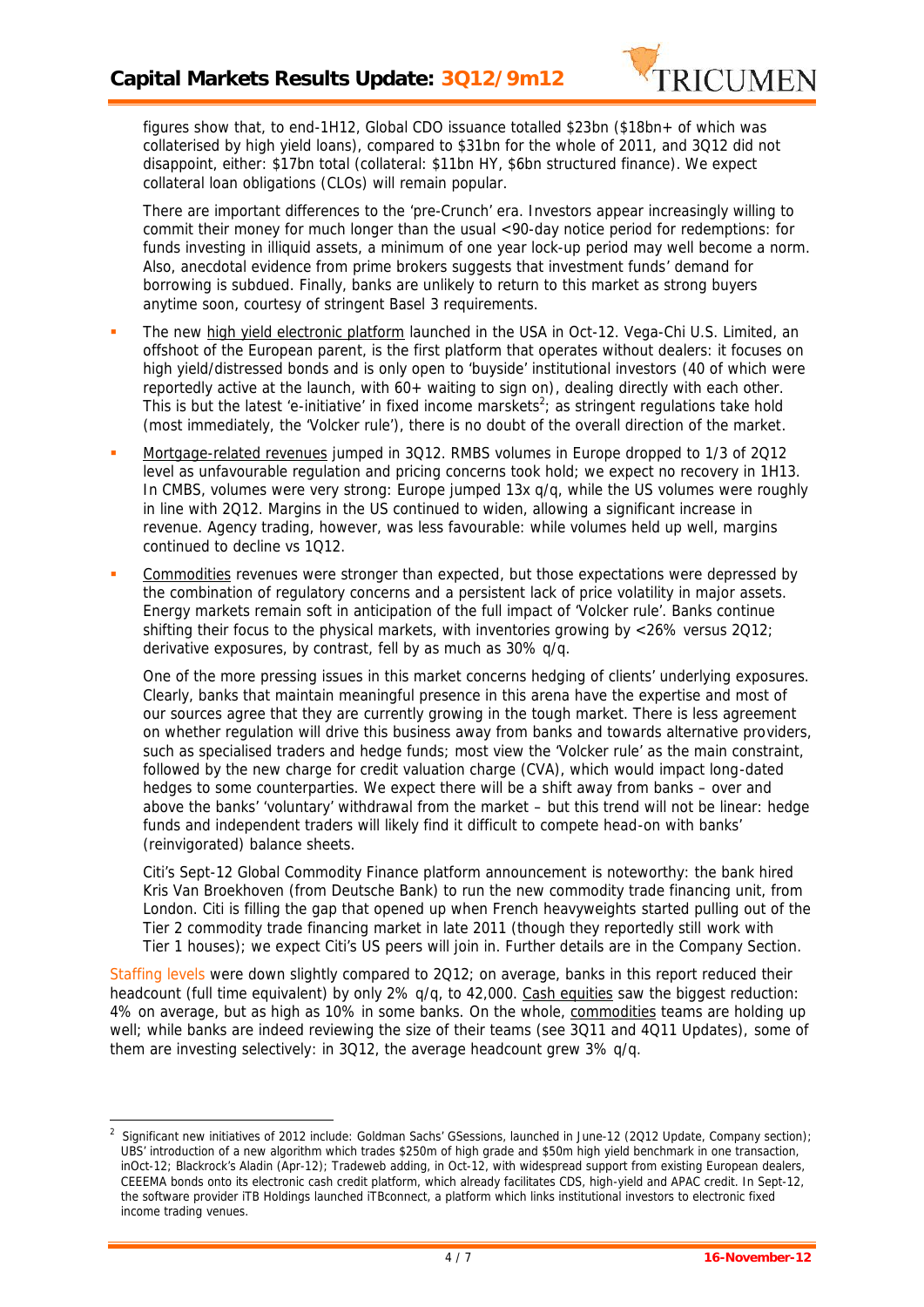

# Results Summary

|  | Product Revenue: Summary |  |
|--|--------------------------|--|
|  |                          |  |

(Peer Group<sup>1</sup> Top Quartile<sup>2</sup>, TRIC product definitions, post-writedowns, US\$m, Level 1 estimate)

|                               | <b>FY09</b> | <b>FY10</b> | 1011  | 2011  | 3011     | 4011  | <b>FY11</b> | 1012  | 2012  | 3Q12  | 3Q12/3Q11: Top #1/2/3 % ch. |
|-------------------------------|-------------|-------------|-------|-------|----------|-------|-------------|-------|-------|-------|-----------------------------|
| <b>Total: TRIC definition</b> | 26,985      | 22.308      | 6.997 | 5.285 | 3.302    | 3.168 | 18.242      | 6.385 | 4.356 | 5.164 | GS / BAML / CS              |
| Primary                       | 3.946       | 5.058       | 1.439 | 1.529 | 881      | 898   | 4.521       | 1.192 | 1,107 | 1.309 | CS / GS / BARC              |
| <b>DCM Bonds</b>              | 1.417       | 1.295       | 309   | 265   | 134      | 209   | 969         | 335   | 197   | 356   | SG / GS / JPM               |
| DCM Loans                     | 739         | 1.276       | 370   | 479   | 325      | 268   | 1.475       | 296   | 282   | 307   | GS / BAML / MS              |
| <b>DCM Securitisation</b>     | $-283$      | 672         | 204   | 144   | 108      | 111   | 494         | 156   | 190   | 183   | CS / GS / SG                |
| <b>ECM</b>                    | 1.711       | 1.389       | 332   | 379   | 157      | 174   | 1.073       | 210   | 204   | 188   | BNPP / SG / GS              |
| M&A                           | .328        | 1.257       | 337   | 458   | 319      | 338   | 1.493       | 256   | 302   | 319   | CS / BARC / JPM             |
| Secondary                     | 21,502      | 17.351      | 5,558 | 3,609 | 2,548    | 2,236 | 13,851      | 5,177 | 3,314 | 4,015 | <b>BAML / GS / BNPP</b>     |
| <b>FX</b>                     | 2,456       | 2.713       | 625   | 605   | 685      | 626   | 2,542       | 733   | 579   | 533   | MS / BAML / BNPP            |
| Rates                         | 7,048       | 4.304       | 1,267 | 1,027 | 795      | 794   | 3,609       | 1.458 | 1,105 | 1.141 | UBS / DBK / BAML            |
| Credit                        | 6.001       | 4.414       | 1.849 | 1,008 | 269      | 239   | 3,043       | .692  | 722   | 816   | Citi / GS / JPM             |
| Commodities                   | 1,487       | 907         | 340   | 166   | 264      | 195   | 933         | 336   | 184   | 220   | CS / BAML / SG              |
| EQ Cash                       | 2,270       | 1.739       | 576   | 493   | 445      | 372   | 1.831       | 454   | 297   | 294   | DBK / SG / BARC             |
| EQ Derv&Conv't                | 2,807       | 2.178       | 665   | 571   | 402      | 327   | 1,971       | 638   | 411   | 516   | Citi / BNPP / UBS           |
| Prime services                | 1,187       | 973         | 253   | 290   | 305      | 271   | 1,087       | 286   | 296   | 277   | BARC / MS / SG              |
| Prop Trading                  | 2,278       | 770         | 197   | 168   | 96       | 77    | 438         | 155   | 89    | 98    | CS / JPM / SG               |
| <b>Principal Inv</b>          |             | 477         | 102   | 125   | $\Omega$ | 61    | 275         | 46    | 56    | 69    | n/a                         |

*(1) Peer Group: BAC/MER, BARC, BNPP, Citi, CS, DBK, GS, JPM, MS, SG, UBS. (2) Top Quartile is calculated on a product-by product basis, for each period shown. One-off and extraordinary items, fully described in the Company Section, are excluded.*

### **Product Revenue: Absolute\* 4-quarter moving average** (TRIC product definitions, post-writedowns, US\$m, Global Level 1 estimate)



*Source: Tricumen. (1) Bubble size = absolute revenue; empty bubbles = negative revenue; missing bubbles = no revenue. One off and extraordinary items, as described in the Company Section, are excluded.*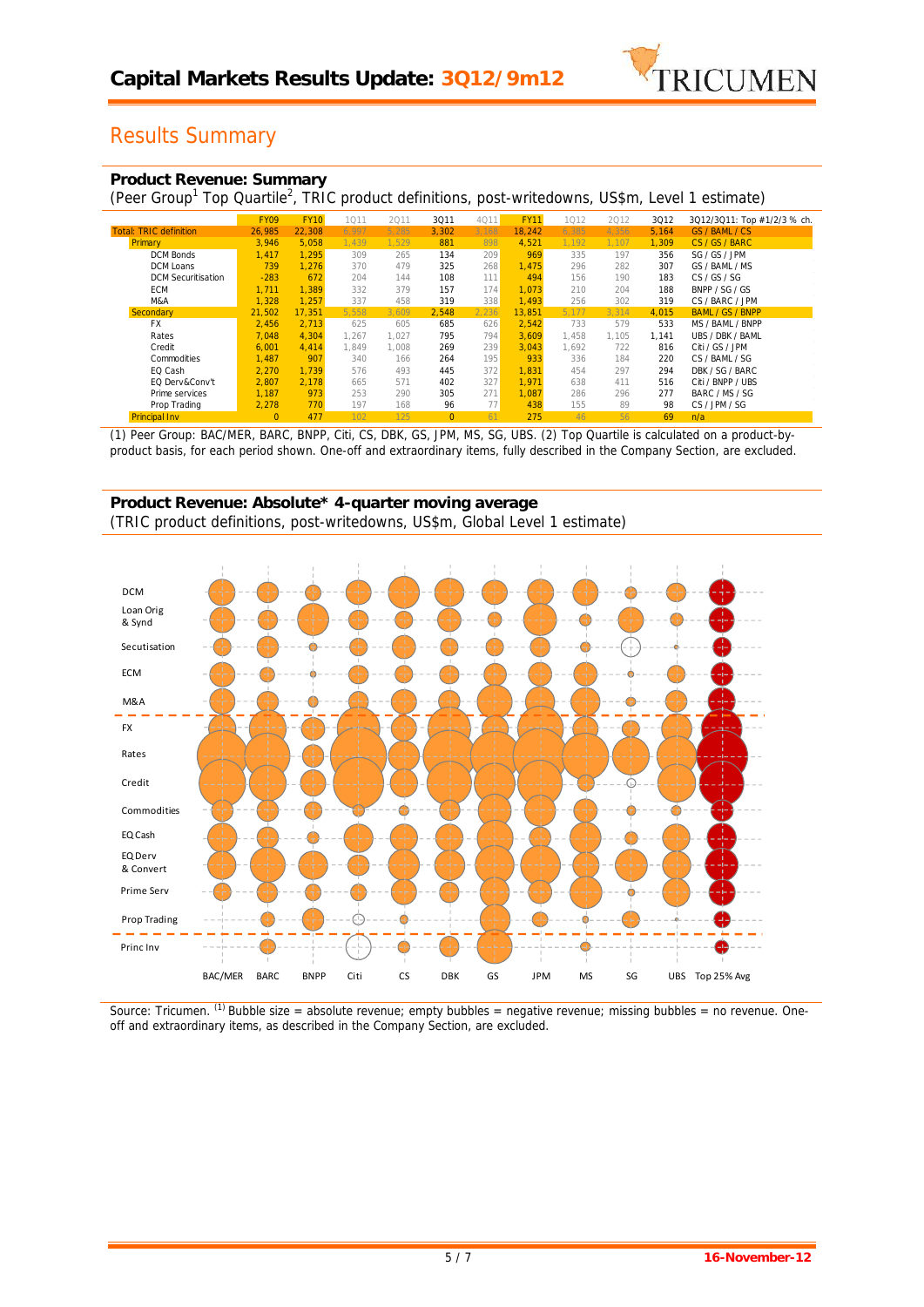

|                           | <b>BAML</b> | <b>BARC</b> | <b>BNPP</b>   | Citi          | CS  | <b>DBK</b>    | GS  | <b>JPM</b> | <b>MS</b> | SG  | <b>UBS</b>    | Top 25% | Bottom 25% |
|---------------------------|-------------|-------------|---------------|---------------|-----|---------------|-----|------------|-----------|-----|---------------|---------|------------|
| Total capital markets     | ⇧           | ⇩           | ⇩             | ⇨             | ⇧   | ⇨             | ⇧   | ⇩          | ⇩         | ⇩   | ⇨             | 67%     | 24%        |
| Primary                   | ⇨           | ⇧           | ⇩             | ⇨             | ⇧   | ⇩             | ⇧   | ⇨          | ⇩         | ⇩   | ⇩             | 45%     | 2%         |
| <b>DCM Bonds</b>          | ⇨           | ⇩           | $\Rightarrow$ | ⇩             | ⇩   | N/M           | 슙   | 슙          | ⇩         | 슙   | ⇩             | 221%    | 135%       |
| <b>DCM Loans</b>          | ⇧           | ⇨           | ⇩             | ⇩             | ⇨   | ⇩             | ⇧   | ⇨          | ⇧         | ⇩   | ⇩             | 22%     | $-37%$     |
| <b>DCM Securitisation</b> | ⇨           | ⇨           | ⇩             | ⇩             | ⇧   | ⇩             | ⇧   | ⇩          | ⇨         | ⇧   | ⇩             | 134%    | $-27%$     |
| ECM                       | ⇩           | ⇨           | ⇧             | ⇨             | ⇩   | $\Rightarrow$ | ⇧   | ⇩          | ⇩         | ⇧   | ⇩             | 98%     | 18%        |
| M&A                       | ⇩           | ⇧           | ⇩             | ⇨             | ⇧   | $\Rightarrow$ | ⇨   | ⇧          | ⇩         | ⇩   | ⇩             | 6%      | $-24%$     |
| Secondary                 | ⇧           | ⇩           | ⇧             | ⇨             | ⇨   | ⇩             | ⇧   | ⇩          | ⇩         | ⇨   | ⇩             | 97%     | 34%        |
| FX                        | ⇧           | ⇩           | ⇧             | ⇨             | ⇩   | ⇩             | ⇨   | ⇨          | ⇧         | ⇩   | ⇩             | 20%     | $-23%$     |
| Rates                     | ⇑           | ⇩           | N/M           | ⇨             | ⇩   | ⇧             | ⇨   | ⇩          | ⇩         | ⇩   | 仐             | 66%     | 12%        |
| Credit                    | N/M         | ⇩           | ⇩             | ⇧             | N/M | ⇩             | ⇧   | ⇨          | N/M       | N/M | N/M           | 297%    | 94%        |
| Commodities               | ⇧           | ⇨           | ⇩             | ⇩             | ⇧   | ⇩             | ⇩   | ⇨          | ⇩         | ⇧   | ⇩             | 37%     | $-34%$     |
| EQ Cash                   | ⇩           | ⇑           | ⇨             | ⇩             | ⇨   | ⇧             | ⇩   | ⇩          | ⇩         | ⇧   | $\Rightarrow$ | $-4%$   | $-39%$     |
| EQ Derv & Converts        | ⇩           | ⇨           | ⇧             | ⇧             | ⇩   | $\Rightarrow$ | ⇩   | ⇩          | ⇨         | ⇩   | ⇧             | 81%     | 13%        |
| Prime services            | ⇩           | ⇧           | $\Rightarrow$ | $\Rightarrow$ | ⇩   | ⇩             | ⇩   | ⇨          | ⇧         | ⇧   | ⇩             | 13%     | $-9%$      |
| Prop Trading              | N/M         | ⇩           | ⇩             | N/M           | ⇑   | N/M           | N/M | ⇨          | N/M       | ⇨   | N/M           | 3%      | $-39%$     |
| Principal Inv             | N/M         | ⇩           | N/M           | N/M           | ⇑   | N/M           | N/M | N/M        | N/M       | N/M | N/M           | 0%      | $-37%$     |

### **Product Revenue: Momentum\***

**9m12/9m11** (TRIC product definitions, post-writedowns, % change, Global Level 1 estimate)

|                           |               |               | $\cdot$ .     |               |               | ັ             |               |               |               |     |               |         |            |  |
|---------------------------|---------------|---------------|---------------|---------------|---------------|---------------|---------------|---------------|---------------|-----|---------------|---------|------------|--|
|                           | <b>BAML</b>   | <b>BARC</b>   | <b>BNPP</b>   | Citi          | CS            | <b>DBK</b>    | GS            | <b>JPM</b>    | <b>MS</b>     | SG  | <b>UBS</b>    | Top 25% | Bottom 25% |  |
| Total capital markets     | $\Rightarrow$ | $\Rightarrow$ | ⇩             | ⇧             | ⇧             | ⇩             | ⇧             | ⇩             | ⇩             | ⇩   | $\Rightarrow$ | 8%      | $-9%$      |  |
| Primary                   | ⇨             | ⇧             | ⇩             | $\Rightarrow$ | ⇧             | ⇩             | ⇧             | ⇨             | ⇩             | ⇩   | ⇩             | 1%      | $-18%$     |  |
| <b>DCM Bonds</b>          | ⇩             | $\Rightarrow$ | ⇩             | $\Rightarrow$ | ⇩             | ⇧             | ⇨             | ⇩             | ⇩             | ⇧   | ⇧             | 34%     | 13%        |  |
| DCM Loans                 | ⇧             | ⇧             | ⇩             | ⇩             | $\Rightarrow$ | $\Rightarrow$ | ⇧             | $\Rightarrow$ | ⇩             | ⇩   | ⇩             | $-14%$  | $-38%$     |  |
| <b>DCM</b> Securitisation | ⇩             | ⇨             | ⇩             | ⇧             | ⇧             | ⇩             | ⇧             | ⇩             | ⇨             | N/M | ⇩             | 44%     | $-47%$     |  |
| <b>ECM</b>                | ⇩             | ⇧             | ⇨             | ⇧             | ⇩             | ⇩             | ⇨             | ⇩             | ⇩             | N/M | ⇧             | $-21%$  | $-32%$     |  |
| M&A                       | ⇨             | ⇨             | ⇩             | ⇧             | ⇧             | ⇨             | ⇧             | ⇩             | ⇩             | ⇩   | ⇩             | $-10%$  | $-35%$     |  |
| Secondary                 | ⇧             | ⇩             | ⇩             | ⇧             | ⇧             | ⇩             | ⇨             | ⇩             | ⇩             | ⇨   | $\Rightarrow$ | 13%     | $-3%$      |  |
| FX                        | ⇧             | ⇩             | ⇧             | $\Rightarrow$ | ⇧             | ⇩             | ⇩             | ⇨             | ⇨             | ⇩   | ⇩             | 15%     | $-7%$      |  |
| Rates                     | ⇧             | ⇨             | ⇧             | $\Rightarrow$ | ⇩             | ⇩             | $\Rightarrow$ | ⇩             | ⇩             | ⇩   | ⇧             | 31%     | 17%        |  |
| Credit                    | ⇧             | ⇩             | ⇨             | $\Rightarrow$ | ⇧             | ⇩             | ⇩             | ⇩             | ⇩             | N/M | ⇧             | 33%     | $-6%$      |  |
| Commodities               | ⇧             | ⇨             | ⇩             | ⇧             | ⇩             | ⇩             | ⇩             | ⇩             | $\Rightarrow$ | ⇧   | $\Rightarrow$ | 10%     | $-15%$     |  |
| EQ Cash                   | ⇩             | ⇨             | ⇨             | ⇩             | ⇧             | ⇧             | ⇧             | ⇩             | ⇩             | ⇨   | ⇩             | $-11%$  | $-30%$     |  |
| EQ Derv&Conv't            | ⇩             | ⇧             | ⇩             | ⇧             | ⇨             | ⇧             | ⇨             | ⇨             | ⇩             | ⇩   | ⇩             | 1%      | $-13%$     |  |
| Prime services            | ⇩             | ⇧             | $\Rightarrow$ | ⇩             | ⇩             | ⇩             | ⇨             | ⇩             | 合             | ⇨   | ⇧             | 8%      | $-6%$      |  |
| Prop Trading              | N/M           | ⇩             | ⇩             | N/M           | ⇨             | N/M           | N/M           | ⇧             | ⇩             | ⇧   | N/M           | $-8%$   | $-51%$     |  |
| Principal Inv             | N/M           | ⇨             | N/M           | ⇨             | ⇩             | N/M           | ⇧             | N/M           | ⇩             | N/M | N/M           | 19%     | $-27%$     |  |

*Source: Tricumen analysis. \* Arrows show % change in revenue vs peers. Up-/down-arrows: top-/bottom-quartile. One-off and extraordinary items, as described in the Company Section, are excluded.*